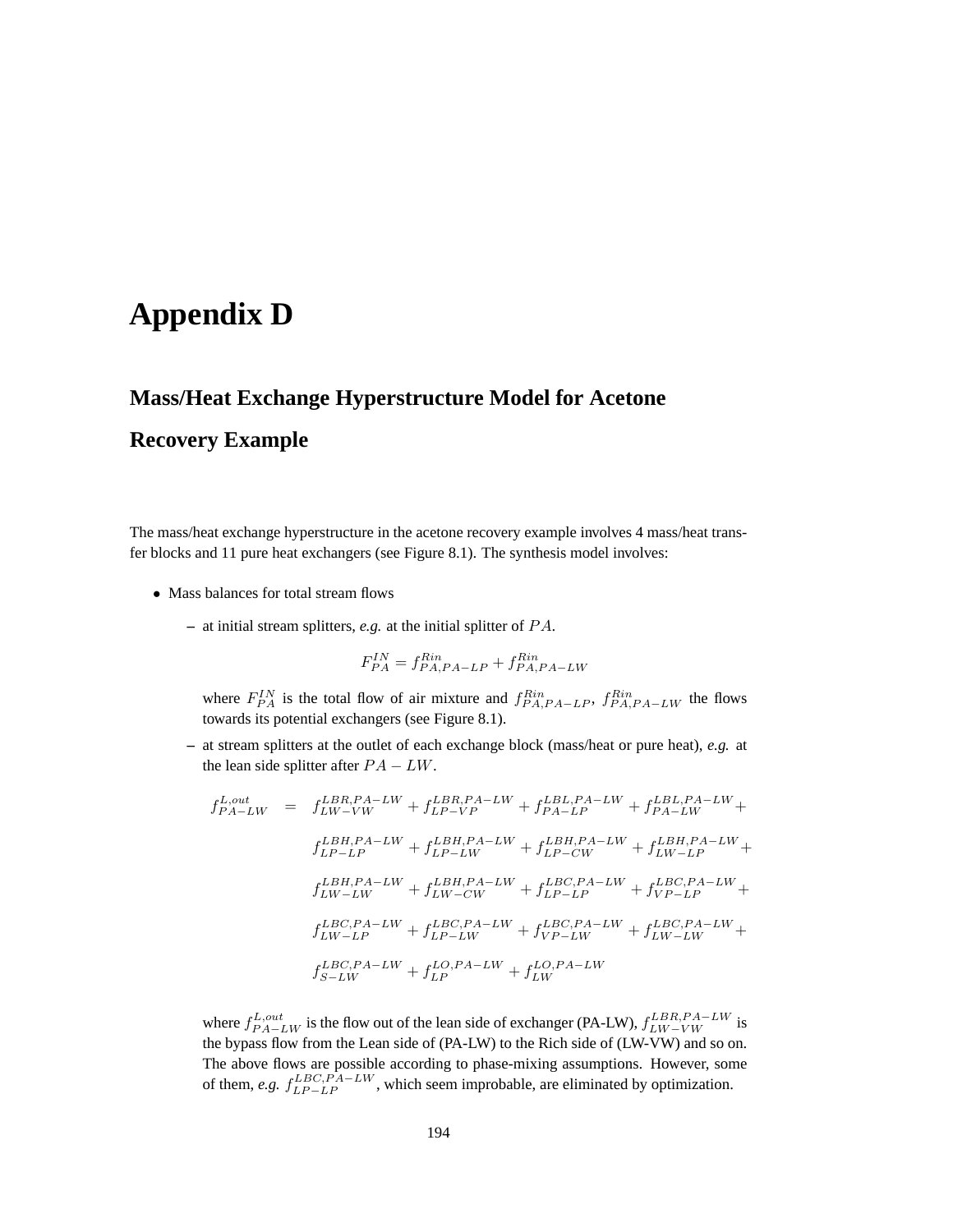**–** at mixers prior to heat exchanger sides (mass/heat or pure heat), *e.g.* at the lean side mixer prior to  $PA - LW$ .

$$
f_{PA-LW}^{L,in} = f_{PA-LW}^{EBL,PA-LP} + f_{PA-LW}^{RBL,LU-VW} + f_{PA-LW}^{RBL,LP-VW} + f_{PA-LW}^{HBL,LP-LP} +
$$
  
\n
$$
f_{PA-LW}^{HBL,LP-LW} + f_{PA-LW}^{HBL,LP-CW} + f_{PA-LW}^{HBL,LU-V-LP} + f_{PA-LW}^{HBL,LU-V-LW} +
$$
  
\n
$$
f_{PA-LW}^{HBL,EW,CW} + f_{PA-LW}^{CBL,LP-LP} + f_{PA-LW}^{CBL,VP,LP} + f_{PA-LW}^{CBL,LU-V-LP} +
$$
  
\n
$$
f_{PA-LW}^{CBL, S-LP} + f_{PA-LW}^{CBL,LP-LW} + f_{PA-LW}^{CBL,VP-LW} + f_{PA-LW}^{CBL,LU-V}
$$
  
\n
$$
f_{PA-LW}^{CBL, S-LW} + f_{WA-LW}^{L,in}
$$

where  $f_{PA-LW}^{L,in}$  is the flow into the lean side of exchanger (PA-LW) and the rest flows are defined as above.

**–** at final mixers, *e.g.* at the final mixer of acetone-rich liquid product:

$$
F_{LP}^{OUT} = f_{LP,PA-LW}^{LO} + f_{LP,PA-LP}^{LO} + f_{LP,LP-VP}^{RO} + f_{LP,LW-VW}^{RO} + f_{LP,LP-LP}^{HO} + f_{LP,LP-LW}^{HO} + f_{LP,LP-LW}^{HO} + f_{LP,LW-LP}^{HO} + f_{LP,LW-LW}^{HO} + f_{LP,LW-CW}^{HO} + f_{LP,LW-CW}^{CO} + f_{LP,LP-LP}^{CO} + f_{LP,VP-LP}^{CO} + f_{LP,LW-LW}^{CO} + f_{LP,LW-LW}^{CO} + f_{LP,LW-LW}^{CO} + f_{LP,LW-LW}^{CO} + f_{LP,LW-LW}^{CO} + f_{LP,LW-LW}^{CO}
$$

where  $F_{LP}^{OUT}$  is the desired product flow,  $f_{LP,PA-LW}^{LO}$  the flow out from the lean side of PA-LW towards the final mixers of LP, etc.

- Component mass balances, similarly to total flow mass balances at:
	- **–** mixers prior to each exchanger side, to determine inlet compositions to the corresponding exchanger side
	- **–** final mixers of streams, to determine outlet compositions.
- Mass balances for each component at each mass/heat exchanger block, *e.g.* for acetone at PA-LW:

$$
f^{Lin}_{PA-LW}x^{Lin,act}_{PA-LW}+f^{Rin}_{PA-LW}x^{Rin,acet}_{PA-LW}-f^{Rout}_{PA-LW}x^{Rout,acet}_{PA-LW}+f^{Lout}_{PA-LW}x^{Lout,acet}_{PA-LW}+\mathcal{F}(reactions)
$$

where  $x's$  are compositions, correspondingly to flows and  $\mathcal{F}(reactions)$  accounts for possible generation or consumption of acetone, if any reactions are known to take place in a (PA-LW) system.

• Summation of molar fractions (equal to 1) at each mass/heat exchanger outlet.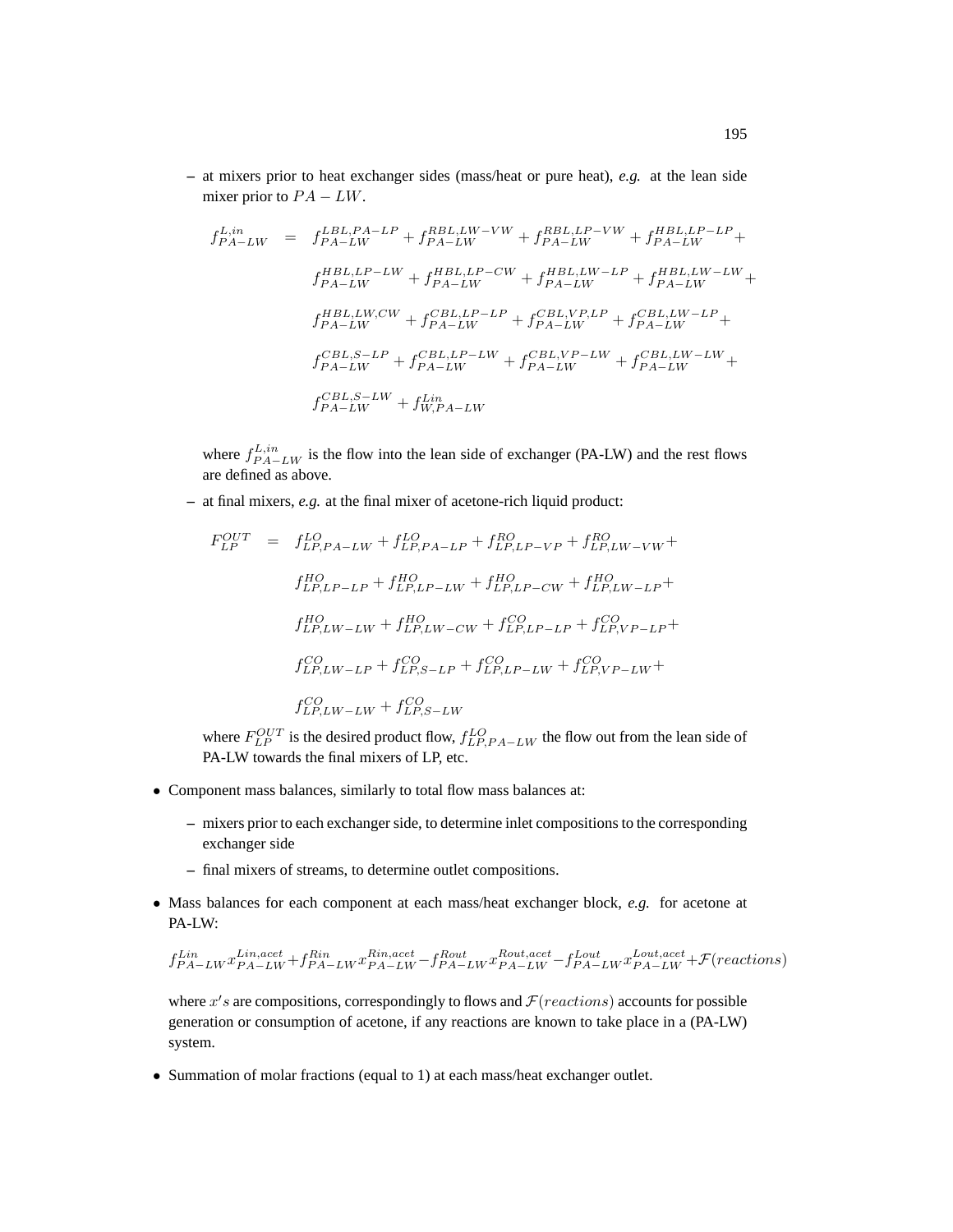- Enthalpy balances at the mixers of the hyperstructure, to determine the mixer outlet temperature.
- Enthalpy balances at each mass/heat exchange block, where reaction enthalpy and/or phase change enthalpy are taken into considerations.
- Energy balances at each heat exchange block, accounting for phase-change enthalpy.
- Phase-defining constraints at the hyperstructure mixers and each exchanger outlet, *e.g.* at the outlet of rich side of (LW-VW):

$$
x_{LW-VW}^{Lout,acet}k_{LW-VW}^{Lout,water}+x_{LW-VW}^{Lout,water}k_{LW-VW}^{Lout,water} \leq 1
$$

where  $k$ 's define phase equilibrium constants (note that air may not be possible in this mixture, at moderate conditions).

• Temperature driving force constraints at heat exchangers

The existence of each mass/heat and pure heat transfer block is denoted by a binary variable. Any air-liquid mass transfer block is sized as an absorption tower and Kremser equation (Douglas, 1988) is employed:

$$
N_{ij} = \frac{ln\left(\left(1 - \frac{m_{ijc}f_{ij}^R}{f_{ij}^L}\right)\frac{(x_{ij}^{Rin,c} - m_{ijc}x_{ij}^{Lin,c} - b_{ijc})}{(x_{ij}^{Rout,c} - m_{ijc}x_{ij}^{Lin,c} - b_{ijc})} + \frac{m_{ijc}f_{ij}^R}{f_{ij}^L}\right)}{ln\left(\frac{m_{ijc}f_{ij}^R}{f_{ij}^L}\right)}
$$

where  $N_{ij}$  is the number of absorption trays corresponding to the mass/heat exchange match between  $(i, j)$ ,  $f_{ij}^R$  and  $f_{ij}^L$  are average flowrates of the rich and the lean sides respectively,  $x_{ij}^{Rin,c}$ ,  $x_{ij}^{Rout,c}$ ,  $x_{ij}^{Lin,c}$  inlet and outlet compositions of the transferred component c, accordingly and  $m_{ijc}$ and  $b_{ijc}$  constants that govern the mass transfer.

The arrangement of two liquid-vapour mass transfer blocks, connected counter-currently at the lean and the rich sides, which is identified through integer constraints on decision/structural variables accounting for block interconnections, is sized as a conventional distillation column, based on Fenske and Underwood equations, with the simplifying assumptions of:

$$
N = 2N_{min}
$$
  

$$
R = 1.2R_{min}
$$

where N is the number of trays,  $N_{min}$  the minimum number of trays, R the reflux ratio and  $R_{min}$  the minimum reflux ratio, calculated from:

$$
N_{min} = \frac{ln\left[\left(\frac{x_{top}^{Lin,acet}}{(1-x_{top}^{Lin,acet})}\right)\left(\frac{x_{bottom}^{Rout,acet}}{(1-x_{bottom}^{Rout,acet})}\right)\right]}{ln\alpha}
$$